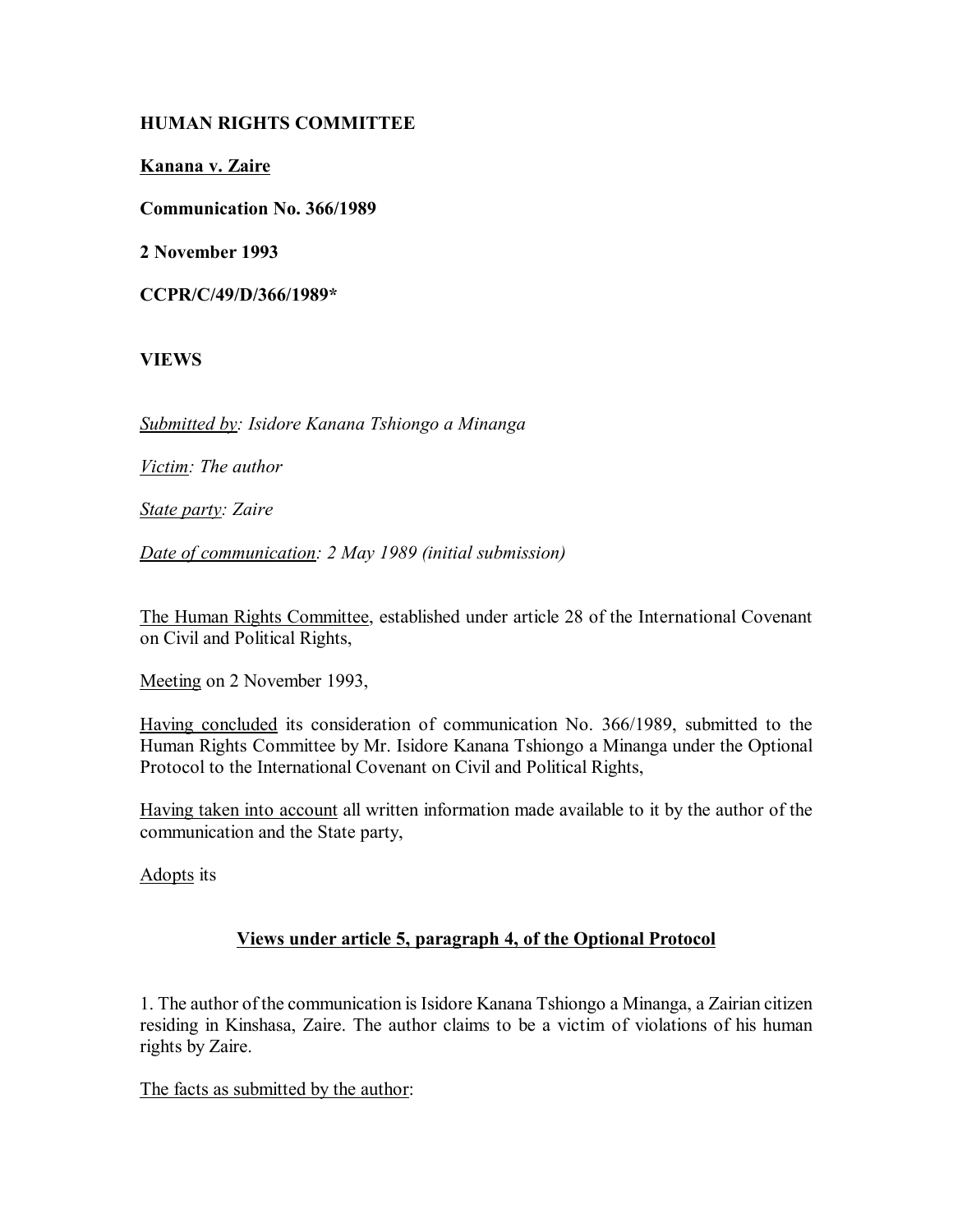2.1 The author is a founding member of the Union for Democracy and Social Progress (**Union pour la démocracie et le progrès social** - U.D.P.S.), a political party which was in opposition to the régime of President Mobutu<sup>1</sup>. At around 1 p.m. on 1 May 1989, members of the Zairian Defence Forces allegedly took him to the headquarters of the Agence Nationale de Documentation (A.N.D.), a special branch of the Zairian political police. The author contends that he had been told initially that he was to meet the agency's director but that, upon his arrival, he was led to what he refers to as torture chambers. He was left there unattended until around 8 p.m., when several individuals entered the cell. He allegedly was undressed and strapped to the concrete floor of the cell; he was left in this state until around midnight, when five men entered the cell and began torturing him. A sixth man joined them at around 2 a.m. Torture allegedly involved applying electric shocks to the author's genitals as well as heavy beatings, using metal bars with barbed wire wrapped around the end. According to the author, this treatment continued until he lost consciousness, in the early morning hours of 2 May 1989.

2.2 The author was left for dead in bushes along the roadside, in the vicinity of the A.N.D. headquarters. He states that he regained consciousness at around 7 a.m. on 2 May and managed to alert some roadworkers, who transported him to the nearby office of the Red Cross, from where he was brought to the American Hospital to undergo emergency treatment; he remained hospitalized for several days.

2.3 The author asserts that as the executive partly controls the judiciary in Zaire, it would be naive to expect to obtain redress through domestic judicial procedures. Nevertheless, the author filed a complaint with the Supreme Court; it appears that to date, no follow-up has been given to it. He further addressed two letters of complaint to the State Commissioner for National Defence and Security, to no avail.

2.4 The author submits that his health remains precarious, and adds that he suffers from paralysis in the right part of his body since the end of 1990.

# The complaint:

3. While the author does not invoke any provision of the Covenant, it transpires from his submission that he claims to be a victim of arbitrary detention and of acts of torture. In particular, he notes that he was at no time notified of the reasons for which he had been apprehended.

#### The Committee's admissibility decision:

4.1 During its 44th session, in March 1992, the Committee considered the admissibility of the communication. It noted with concern that in spite of four reminders addressed to the State party between April 1990 and November 1991, no information or observations on the admissibility of the communication had been received from the State party; nor did the State party provide information, as had been requested by the Special Rapporteur on New Communications, about the status of investigations into the allegations of Mr. Kanana. Given the complete absence of information from the State party about the availability of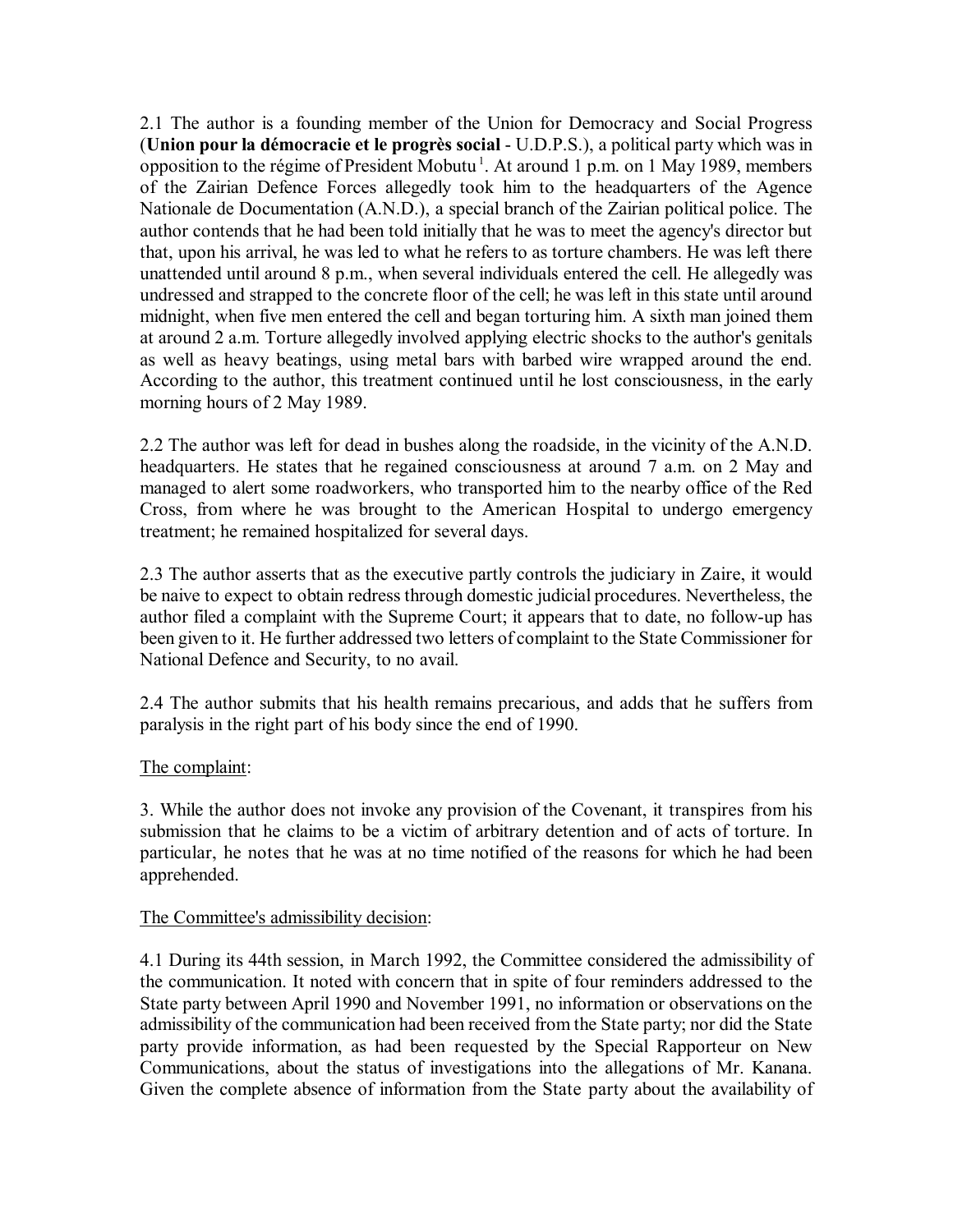effective domestic remedies, the Committee concluded that there were no obstacles to the admissibility of the communication.

4.2 On 20 March 1992, therefore, the Committee declared the communication admissible.

#### Examination of the merits:

5.1 The State party did not provide any information in respect of the substance of the author's allegations, in spite of a reminder addressed to it in May 1993. The Committee notes with great concern the total absence of cooperation on the part of the State party, both in respect of the admissibility and the substance of the author's allegations. It is implicit in article 4, paragraph 2, of the Optional Protocol and in rule 91 of the rules of procedure that a State party to the Covenant must investigate in good faith all the allegations of violations of the Covenant against it and its authorities, and furnish the Committee with detailed information about the measures, if any, taken to remedy the situation. In the circumstances, due weight must be given to the author's allegations, to the extent that they have been substantiated.

5.2 The Committee notes that the author claims to have been detained at the headquarters of the Agence Nationale de Documentation between the early afternoon of 1 May 1989 and the early morning hours of the following day. He claims that he was not informed of the reasons for his apprehension and detention; this has not been contested. Furthermore, it is uncontested that no warrant was served on him but, instead, he was brought to the A.N.D. headquarters under false pretexts. These uncontested claims are considered by the Committee to have been substantiated by Mr. Kanana and justify the conclusion that his detention on 1 and 2 May 1989 was arbitrary and contrary to article 9, paragraph 1. The Committee also expresses grave concerns about the circumstances of Mr. Kanana's apprehension and the apparent lack of judicial accountability of the Zairian Defence Forces.

5.3 As to the treatment to which the author was subjected between 8 p.m. on 1 May 1989 and the early morning hours of 2 May 1989, it has remained uncontested that Mr. Kanana remained strapped to the concrete floor of his cell for close to four hours, and that he was thereafter subjected to acts of torture for several more hours. The Committee observes in this context that Mr. Kanana has provided photographic evidence of the consequences of this treatment. In the circumstances, the Committee concludes that the author has substantiated his claim that he was subjected to torture and cruel and inhuman treatment, in violation of article 7 of the Covenant, and that he was not treated with respect for the inherent dignity of his person, in violation of article 10, paragraph 1.

6. The Human Rights Committee, acting under article 5, paragraph 4 of the International Covenant on Civil and Political Rights, is of the view that the facts before it disclose violations of articles 7, 9, paragraph 1, and 10, paragraph 1, of the Covenant.

7. The Committee is of the view that Mr. Isidore Kanana is entitled, under article 2, paragraph 3(a), of the Covenant, to an effective remedy, including appropriate compensation for the treatment suffered. The State party should investigate the events complained of and